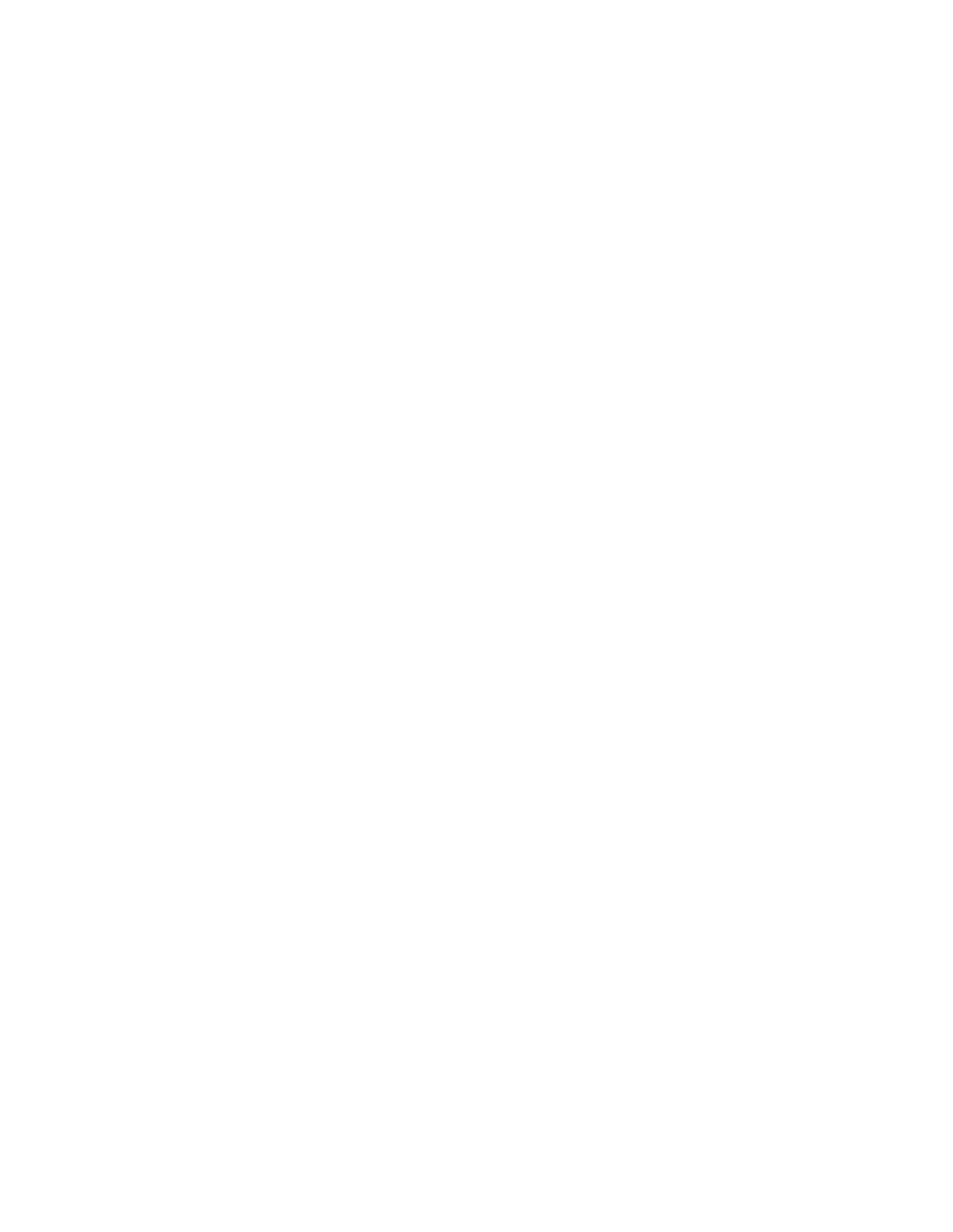# MIL - 4Base-Scorecard: CHC117 - 08-16-16 - MIL0 @ CHC 4 ف WP: Cahill - 4Base-Scorecard: CHC117 - 28-16-16 - MIL<br>\* WP: Cahill - LP: Garza - Sv: Chapman - CHC rec 74-43 - Zobrist is Top Contributor in CHC win



|                    | MIL - 4BaseScore - Player 4Score by Batting Order<br>CHC117 - 08-16-16 - MIL 0 @ CHC 4<br>WP: Cahill - LP: Garza - Sv: Chapman - CHC rec 74-43 - Zobrist is Top Contributor in CHC win |             |                |                         |           |                         |                |              |                |                |                      |  |  |  |
|--------------------|----------------------------------------------------------------------------------------------------------------------------------------------------------------------------------------|-------------|----------------|-------------------------|-----------|-------------------------|----------------|--------------|----------------|----------------|----------------------|--|--|--|
| <b>Bat Order</b>   |                                                                                                                                                                                        |             |                |                         |           |                         |                |              |                |                |                      |  |  |  |
| Player             | Team                                                                                                                                                                                   | Position    | $\mathbf{1}$   | $\overline{\mathbf{2}}$ | 3         | 4                       | 5              | 6            | $\overline{7}$ | 8              | 9                    |  |  |  |
| <b>Broxton</b>     | <b>MIL</b>                                                                                                                                                                             | <b>CF</b>   |                |                         |           |                         |                |              | $\mathbf{3}$   |                |                      |  |  |  |
| Carter             | <b>MIL</b>                                                                                                                                                                             | 1B          |                |                         |           | $\overline{\mathbf{3}}$ |                |              |                |                |                      |  |  |  |
| <b>Nieuwenhuis</b> | MIL                                                                                                                                                                                    | LF          |                |                         |           |                         |                | $\mathbf{3}$ |                |                |                      |  |  |  |
| Perez              | <b>MIL</b>                                                                                                                                                                             | <b>RF</b>   |                |                         |           |                         | $\overline{2}$ |              |                |                |                      |  |  |  |
| Pina               | <b>MIL</b>                                                                                                                                                                             | $\mathbf C$ |                |                         |           |                         |                |              |                | $\overline{2}$ |                      |  |  |  |
| Arcia              | <b>MIL</b>                                                                                                                                                                             | SS          |                | $\blacktriangleleft$    |           |                         |                |              |                |                |                      |  |  |  |
| Garza              | MIL                                                                                                                                                                                    | P           |                |                         |           |                         |                |              |                |                | $\blacktriangleleft$ |  |  |  |
| Villar             | MIL                                                                                                                                                                                    | 3B          | $\overline{1}$ |                         |           |                         |                |              |                |                |                      |  |  |  |
| <b>Braun</b>       | <b>MIL</b>                                                                                                                                                                             | PH          |                |                         |           |                         |                |              |                |                | $\bullet$            |  |  |  |
| Elmore             | MIL                                                                                                                                                                                    | PH          |                |                         |           |                         |                |              |                |                | $\bullet$            |  |  |  |
| Gennett            | MIL                                                                                                                                                                                    | 2B          |                |                         | $\bullet$ |                         |                |              |                |                |                      |  |  |  |

# MIL - 4Score Box - Player Totals<br>CHC117 - 08-16-17 - CHC - MIL 0 @ CHC 16<br>WP: Cahill - LP: Garza - Sv: Chapman - CHC rec 74-43 - Zobrist is Top Contributor in CHC win

| Player        |        | Team Position | Bat<br>Ord #     | Credit For Run | PA Bases       | <b>BR</b> Bases | <b>Bases Pushed</b> | Player 4Score  | Appearances    | Productivity<br>Rate |
|---------------|--------|---------------|------------------|----------------|----------------|-----------------|---------------------|----------------|----------------|----------------------|
| Broxton       | MIL CF |               | $\overline{7}$   | 0              | $\mathbf{1}$   | $\overline{2}$  | $\pmb{0}$           | 3              | $\overline{4}$ | 0.750                |
| Carter        | MIL    | 1B            | $\overline{4}$   | 0              | $\overline{2}$ | $\mathbf{1}$    | $\pmb{0}$           | 3              | $\overline{4}$ | 0.750                |
| Nieuwenhuis   | MIL LF |               | 6                | 0              | 2              | 0               | $\mathbf{1}$        | 3              | 4              | 0.750                |
| Perez         | MIL RF |               | $\sqrt{5}$       | 0              | $\mathbf{1}$   | $\overline{2}$  | $-1$                | $\overline{2}$ | $\sqrt{4}$     | 0.500                |
| Pina          | MIL C  |               | $\bf 8$          | 0              | 1              | $\mathbf{1}$    | $\pmb{0}$           | $\overline{2}$ | 4              | 0.500                |
| Arcia         | MIL SS |               | $\overline{2}$   | $\mathbf 0$    | $\mathbf{1}$   | $\pmb{0}$       | $\mathsf{O}\xspace$ | $\mathbf{1}$   | 4              | 0.250                |
| Garza         | MIL P  |               | $\boldsymbol{9}$ | 0              | $\mathbf{1}$   | $\pmb{0}$       | $\pmb{0}$           | $\mathbf{1}$   | $\mathbf{1}$   | 1.000                |
| Villar        | MIL    | 3B            | $\mathbf{1}$     | 0              | $\overline{2}$ | $-1$            | $\pmb{0}$           | $\mathbf{1}$   | $\overline{4}$ | 0.250                |
| Braun         | MIL PH |               | 9                | 0              | $\pmb{0}$      | $\pmb{0}$       | $\pmb{0}$           | $\pmb{0}$      | $\mathbf{1}$   | 0.000                |
| Elmore        | MIL PH |               | $\boldsymbol{9}$ | 0              | $\pmb{0}$      | $\pmb{0}$       | $\pmb{0}$           | $\pmb{0}$      | $\mathbf{1}$   | 0.000                |
| Gennett       | MIL    | 2B            | $\sqrt{3}$       | 0              | $\pmb{0}$      | $\pmb{0}$       | $\pmb{0}$           | $\pmb{0}$      | $\overline{4}$ | 0.000                |
| <b>Totals</b> |        |               |                  | 0              | 11             | 5               | $\pmb{0}$           | 16             | 35             | 0.457                |

Scorecard Sponsored By



**GO** - Meal and Fitness Tracker By Iolo

https://itunes.apple.com/us/app/go-meal-and-fitness-track-er/id785910082?mt=8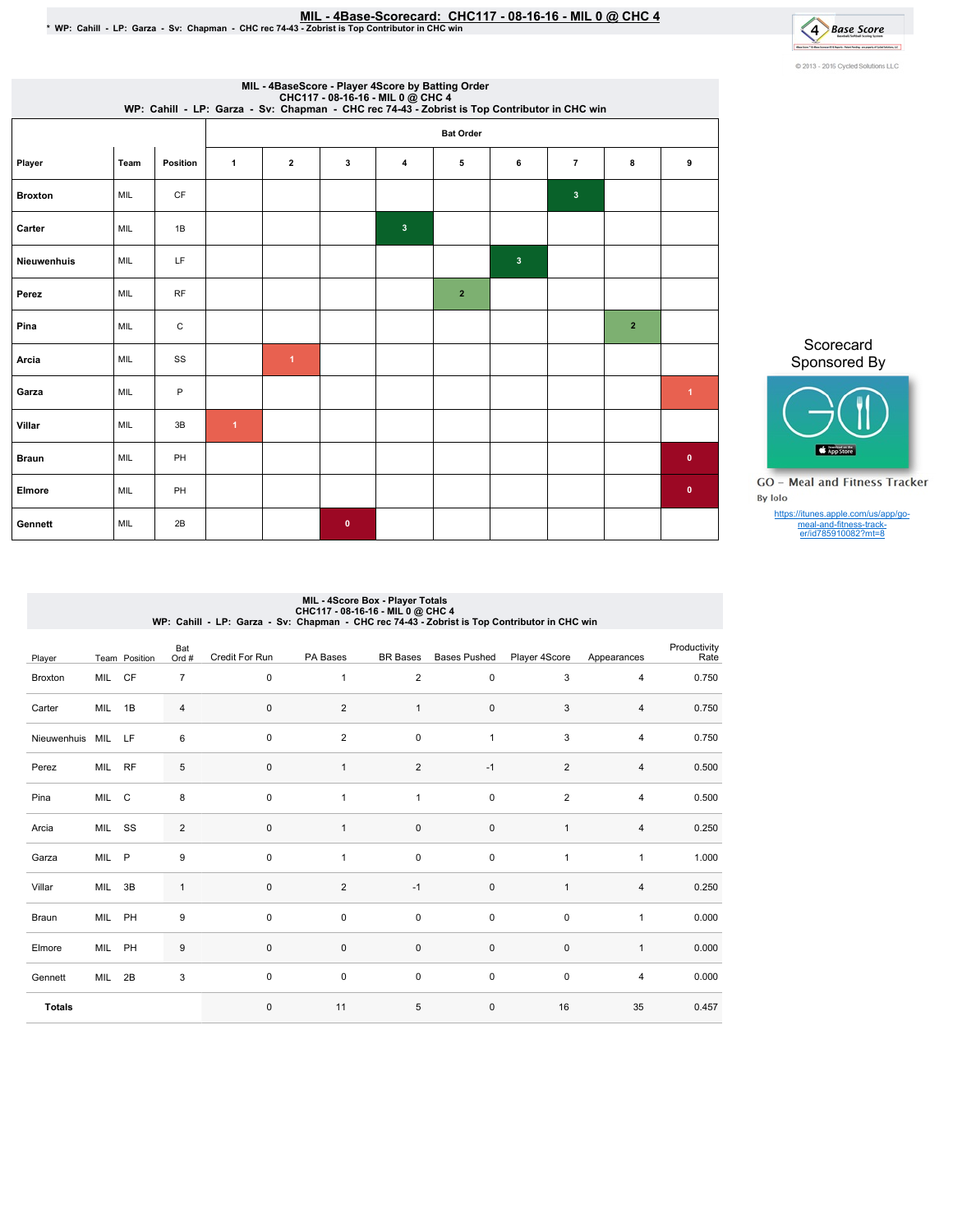: 3 & DKLOD /3 \* DUID 6Y & KDSPDQ & +& UHF  $\frac{0}{0}$  =REULWIND 7RS & ROMMEXWRULQ & +& ZLO

| 0,/ %DVH6FRUH 300 HU 6FRUHE\ %DWMQJ 2 UGHU<br>$\begin{array}{cccccc} & & & & 8+8 & & & 0 \end{array}, \quad \begin{array}{cccccc} & & & & 8+8 & & & 0 \end{array}, \quad \begin{array}{cccccc} & & & & 8+8 & & & 0 \end{array} \begin{array}{cccccc} & & & & 8+8 & & & 0 \end{array} \begin{array}{cccccc} & & & & & 8+8 & & & 0 \end{array} \begin{array}{cccccc} & & & & & 8+8 & & & 0 \end{array} \begin{array}{cccccc} & & & & & 8+8 & & 0 \end{array} \begin{array}{cccccc} & & & & 8+8 & & 0 \end{array} \begin{array}{cccccc$ |              |                              |  |  |  |  |  |  |  |  |  |  |  |
|--------------------------------------------------------------------------------------------------------------------------------------------------------------------------------------------------------------------------------------------------------------------------------------------------------------------------------------------------------------------------------------------------------------------------------------------------------------------------------------------------------------------------------------|--------------|------------------------------|--|--|--|--|--|--|--|--|--|--|--|
|                                                                                                                                                                                                                                                                                                                                                                                                                                                                                                                                      | %DW2 UGHU    |                              |  |  |  |  |  |  |  |  |  |  |  |
| 300 HU                                                                                                                                                                                                                                                                                                                                                                                                                                                                                                                               | 7HDP         | 3 RVIMRQ                     |  |  |  |  |  |  |  |  |  |  |  |
| %UR[WRQ                                                                                                                                                                                                                                                                                                                                                                                                                                                                                                                              | 0, /         | &)                           |  |  |  |  |  |  |  |  |  |  |  |
| &DUMU                                                                                                                                                                                                                                                                                                                                                                                                                                                                                                                                | 0, /         | $\%$                         |  |  |  |  |  |  |  |  |  |  |  |
| 1 LHXZ HOKXLV                                                                                                                                                                                                                                                                                                                                                                                                                                                                                                                        | 0,           | $\left( \frac{1}{2} \right)$ |  |  |  |  |  |  |  |  |  |  |  |
| 3HU                                                                                                                                                                                                                                                                                                                                                                                                                                                                                                                                  | 0, /         | 5)                           |  |  |  |  |  |  |  |  |  |  |  |
| 3 <sub>LOD</sub>                                                                                                                                                                                                                                                                                                                                                                                                                                                                                                                     | 0, /         | &                            |  |  |  |  |  |  |  |  |  |  |  |
| \$UFLD                                                                                                                                                                                                                                                                                                                                                                                                                                                                                                                               | $0 \sqrt{ }$ | 66                           |  |  |  |  |  |  |  |  |  |  |  |
| $*$ DJD                                                                                                                                                                                                                                                                                                                                                                                                                                                                                                                              | 0, /         | $\mathbf{3}$                 |  |  |  |  |  |  |  |  |  |  |  |
| 9 <sub>LO</sub>                                                                                                                                                                                                                                                                                                                                                                                                                                                                                                                      | 0, /         | $\%$                         |  |  |  |  |  |  |  |  |  |  |  |
| %UDXQ                                                                                                                                                                                                                                                                                                                                                                                                                                                                                                                                | 0, /         | $3+$                         |  |  |  |  |  |  |  |  |  |  |  |
| $($ $\oplus$ RUH                                                                                                                                                                                                                                                                                                                                                                                                                                                                                                                     | 0,           | $3+$                         |  |  |  |  |  |  |  |  |  |  |  |
| * HOOHWV                                                                                                                                                                                                                                                                                                                                                                                                                                                                                                                             | $0 \sqrt{ }$ | $\%$                         |  |  |  |  |  |  |  |  |  |  |  |



<u>KWOSY WACHYDSSON FRP XVDSSJR</u><br>PHDCDQGILWOHAYWOFN<br><u>HULG "PW</u>

|                       |        |               |                        | : 3 & DKLOD / 3 * DUJD 6Y & KDSPDQ & + & UHF = REULWW 7RS & ROWLEXWRULQ & + & ZLQ | 0, / 6 FRUH%R[ 300\HU7RW00Y<br>$8+8$ 0, $\# 8+8$ |  |                    |
|-----------------------|--------|---------------|------------------------|-----------------------------------------------------------------------------------|--------------------------------------------------|--|--------------------|
| 30MHU                 |        | 7HDP 3RVWLIRQ | %DW<br>$2 \, \text{L}$ | & UHGLIV) RUSXQ 3\$ %DVHV %6 %DVHV %DVHV 3XVKHG 300\HU 6FRUH \$SSHDUDGFHV         |                                                  |  | 3 URGXFWWW<br>5 DM |
| <b>%URT VRIQ</b>      | 0, / 8 |               |                        |                                                                                   |                                                  |  |                    |
| & DUMU                | $0/$ % |               |                        |                                                                                   |                                                  |  |                    |
| 1 LHXZ HOKXLV 0, / /) |        |               |                        |                                                                                   |                                                  |  |                    |
| ЗНИН                  | 0/5)   |               |                        |                                                                                   |                                                  |  |                    |
| 3 CD                  | 0/8    |               |                        |                                                                                   |                                                  |  |                    |
| \$UFLD                | 0/66   |               |                        |                                                                                   |                                                  |  |                    |
| * DUD                 | 0/3    |               |                        |                                                                                   |                                                  |  |                    |
| $91$ $00$             | $0/$ % |               |                        |                                                                                   |                                                  |  |                    |
| %LDXQ                 | $0/3+$ |               |                        |                                                                                   |                                                  |  |                    |
| $($ $\oplus$ RUH      | $0/3+$ |               |                        |                                                                                   |                                                  |  |                    |
| * HOCHW               | $0/$ % |               |                        |                                                                                   |                                                  |  |                    |
| 7RWDOV                |        |               |                        |                                                                                   |                                                  |  |                    |
|                       |        |               |                        |                                                                                   |                                                  |  |                    |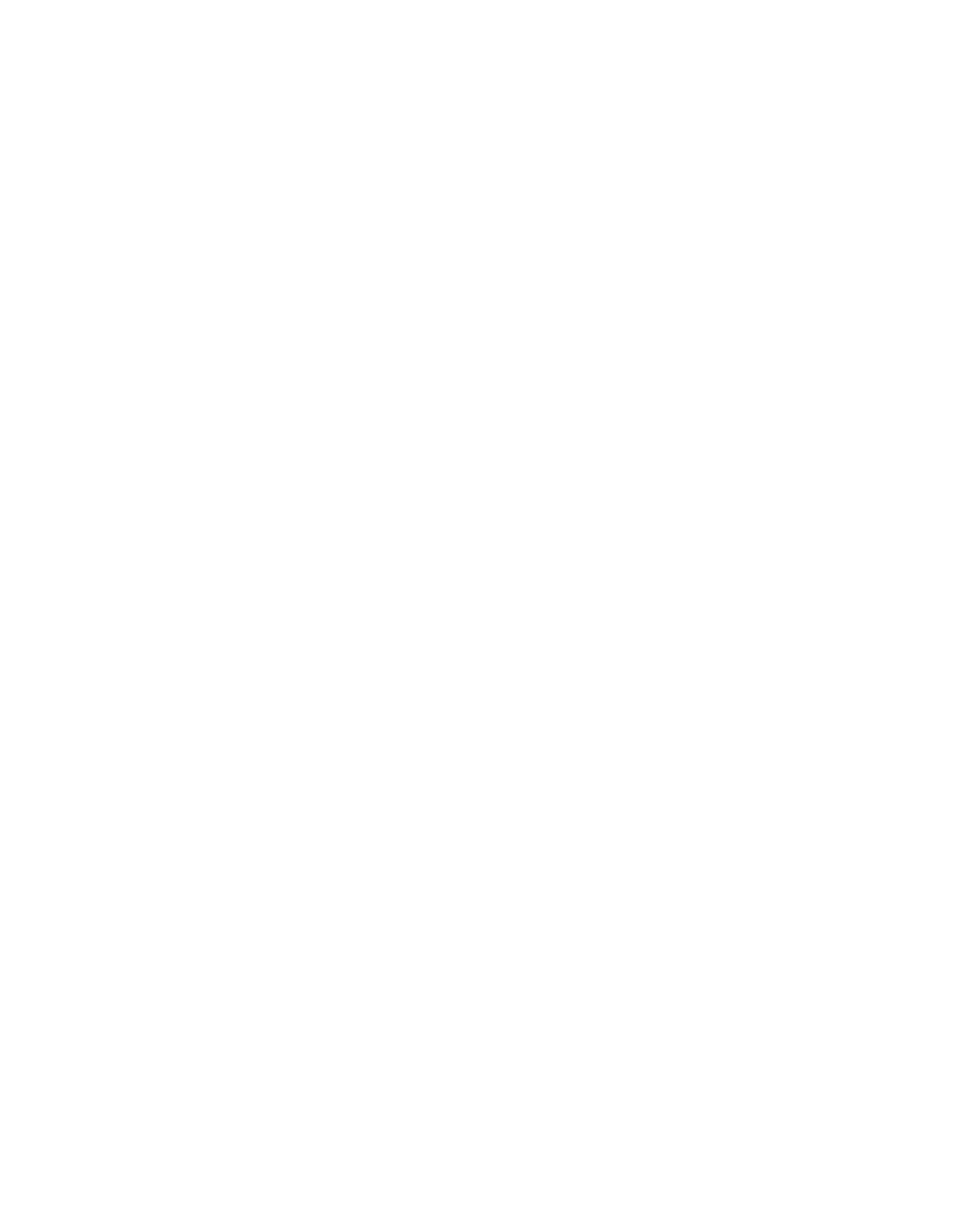#### Bat Order | Player | Inning | PlayText | LOBStatus Credit For Run PA Bases BR Bases Bases Pushed Player 4Score 1 Villar 01 8.Single +PO-1-3 03 K 06 K 08 | Walk Left on 1st **Player Totals** 2 | Arcia 01 4 04 6-3 06 | Walk Left on 1st 08 3 **Player Totals** 3 Gennett 01 K 04 7 06 4-3 08 5 **Player Totals** 4 Carter 02 4-3 04 6-3 07 HBP +2ndSB Left on 2nd 09 | Walk + FO'd-5-4 **Player Totals** 5 Perez 02 6-3 05 6-3 07 7 09 | 5-4-FO ++3rd-Defind Left on 3rd **Player Totals** 6 Nieuwenhuis 02 9.Single +CS-2-6 05 3-1 07 K 09 | Walk +2nd-Defind | Left on 2nd **Player Totals** 7 Broxton  $03$  1-3 05 Walk +2ndSB-3rd-2-Error Left on 3rd 07 K 09 K **Player Totals** 8 Pina 03 7 05 K 08 9.Single +2ndWP Left on 2nd 09 2 **Player Totals** 9 Garza 03 | Walk Left on 1st **Player Totals** Elmore 06 4-3 **Player Totals** Braun 08 8 **Player Totals Grand Total** 0 1 -1 0 0 0 0 0 0 0 0 0 0 0 0 0 0 0 0 1 0 1  $\boxed{0}$   $\boxed{2}$   $\boxed{1}$   $\boxed{0}$   $\boxed{1}$ 0 0 0 0 0 0 0 0 0 0 0 0 0 0 0 1 0 0 0 0 0 0  $\boxed{0}$  1 0  $\boxed{0}$  1 0 0 0 0 0 0 0 0 0 0 0 0 0 0 0 0 0 0 0 0 0 0 0 0 0 0 0 0 0 0 0 0 0 0 0 0 0 0 0 0 0 0 1 1 0 2 0 0 1 0 1  $\boxed{0}$  2 1  $\boxed{0}$  3 0 0 0 0 0 0 0 0 0 0 0 0 0 0 0 0 0 0 0 1 2 -1 2  $\boxed{0}$   $\boxed{1}$   $\boxed{2}$   $\boxed{-1}$   $\boxed{2}$ 0 1 -1 0 0 0 0 0 0 0 0 0 0 0 0 0 0 0 1 1 1  $1$  3  $\boxed{0}$  2  $\boxed{0}$  1 3 0 0 0 0 0 0 0 1 2 0 3 0 0 0 0 0 0 0 0 0 0 0 0 0 1 2 0 3 0 0 0 0 0 0 0 0 0 0 0 0 0 1 1 0 2 0 0 0 0 0 0  $\begin{array}{ccc} \boxed{0} & 1 & 1 & \boxed{1} & \boxed{0} & \boxed{2} \end{array}$ 0 0 0 1  $\boxed{0}$  1  $\boxed{0}$   $\boxed{0}$  1 0 0 0 0 0 0  $\overline{0}$   $\overline{0}$   $\overline{0}$   $\overline{0}$   $\overline{0}$   $\overline{0}$   $\overline{0}$ 0 0 0 0 0 0  $\overline{0}$   $\overline{0}$   $\overline{0}$   $\overline{0}$   $\overline{0}$   $\overline{0}$   $\overline{0}$  $\overline{0}$  11  $\overline{5}$   $\overline{0}$  16 Detail by Bat Order/Player

### MIL - 4Base-Scorecard: CHC117 - 08-16-16 - MIL 0 @ CHC 4

\*WP:Cahill-LP:Garza-Sv:Chapman-CHCrec74-43-ZobristisTopContributorinCHCwin